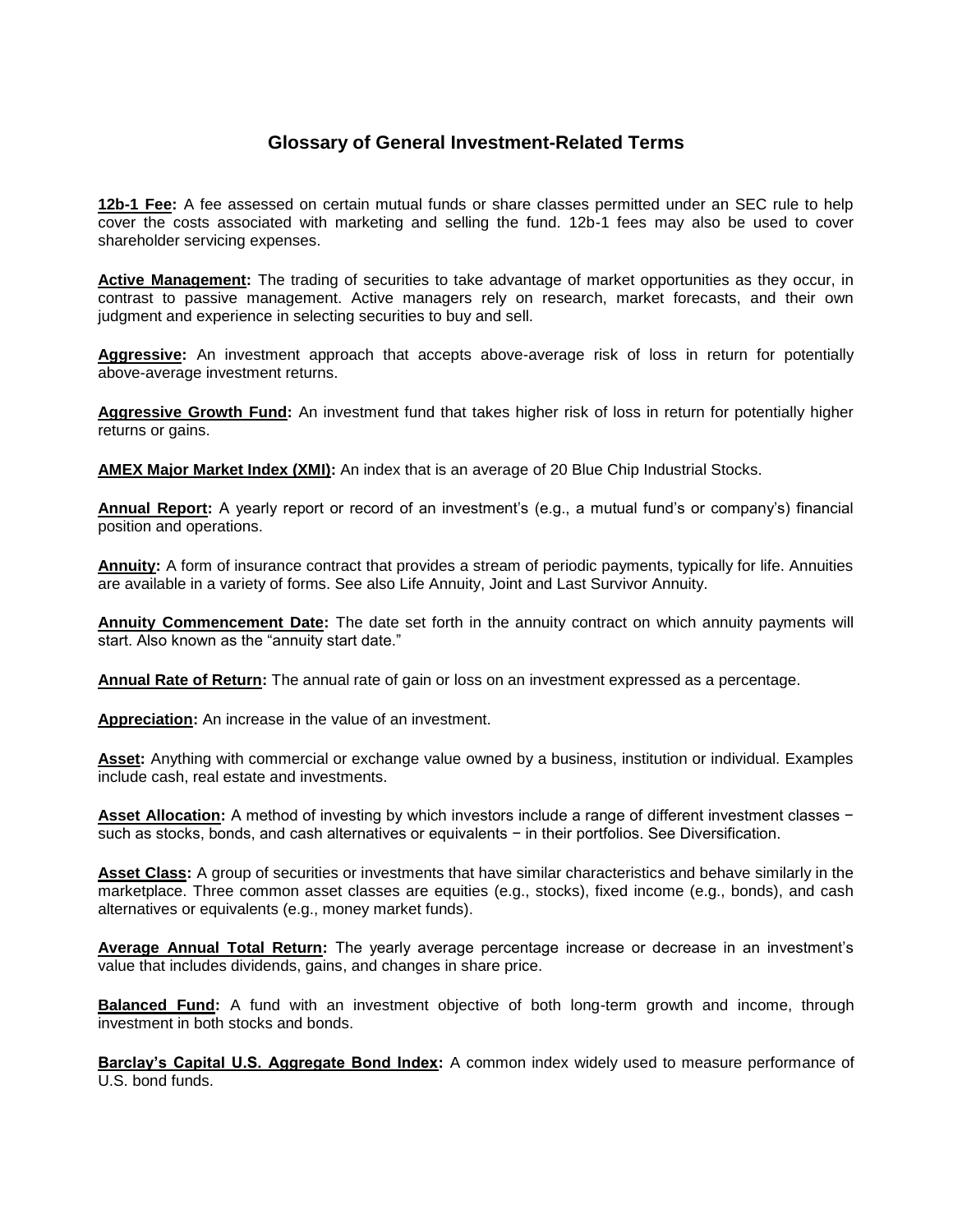**Basis Point:** One-hundredth of one percent, or 0.01%. For example, 20 basis points equal 0.20%. Investment expenses, interest rates, and yield differences among bonds are often expressed in basis points.

**Benchmark:** An unmanaged group of securities whose performance is used as a standard to measure investment performance. Some well-known benchmarks are the Dow Jones Industrial Average and the S&P 500 Index. Comparing a security to an appropriate benchmark allows you to compare the security or the investment manager to the weighted average of a number of securities.

**Bond:** A debt security which represents the borrowing of money by a corporation, government, or other entity. The borrowing institution repays the amount of the loan plus a percentage as interest. Income funds generally invest in bonds.

**Bond Fund:** A fund that invests primarily in bonds and other debt instruments.

**Bond Rating:** A rating or grade that is intended to indicate the credit quality of a bond, considering the financial strength of its issuer and the likelihood that it will repay the debt. Agencies such as Standard & Poor's, Moody's Investors Service, and Fitch issue ratings for different bonds, ranging from AAA (highly unlikely to default) to D (in default).

**Broker:** A person who acts as an intermediary between the buyer and seller of a security, insurance product, or mutual fund, often paid by commission. The terms broker, broker/dealer, and dealer are sometimes used interchangeably.

**Brokerage Window:** A plan feature that permits participants to purchase investments that are not included among the plan's general menu of designated investment alternatives.

**Capitalization (Cap**)**:** The total market value of a company's outstanding equity.

**Capital Appreciation Fund:** An investment fund that seeks growth in share prices by investing primarily in stocks whose share prices are expected to rise.

**Capital Gain:** An increase in the value of an investment, calculated by the difference between the net purchase price and the net sale price.

**Capital Loss:** The loss in the value of an investment, calculated by the difference between the purchase price and the net sale price.

**Capital Preservation:** An investment goal or objective to keep the original investment amount (the principal) from decreasing in value.

**Cash Alternative or Cash Equivalent:** An investment that is short term, highly liquid, and has high credit quality.

**Cash Refund Annuity:** An annuity that makes periodic payments for the life of an individual and a benefit payable to a beneficiary upon death equal to the premium(s) paid less payments made to the individual.

**Category**: Categories are groupings of securities by their investment objectives and principal features. Investing in funds in multiple categories is a common way to diversify one's portfolio.

**Collective Investment Fund:** Investments created by a bank or trust company for employee benefit plans, such as 401(k) plans, that pool the assets of retirement plans for investment purposes. They are governed by rules and regulations that apply to banks and trust companies instead of being registered with the SEC. These funds are also referred to as collective or commingled trusts.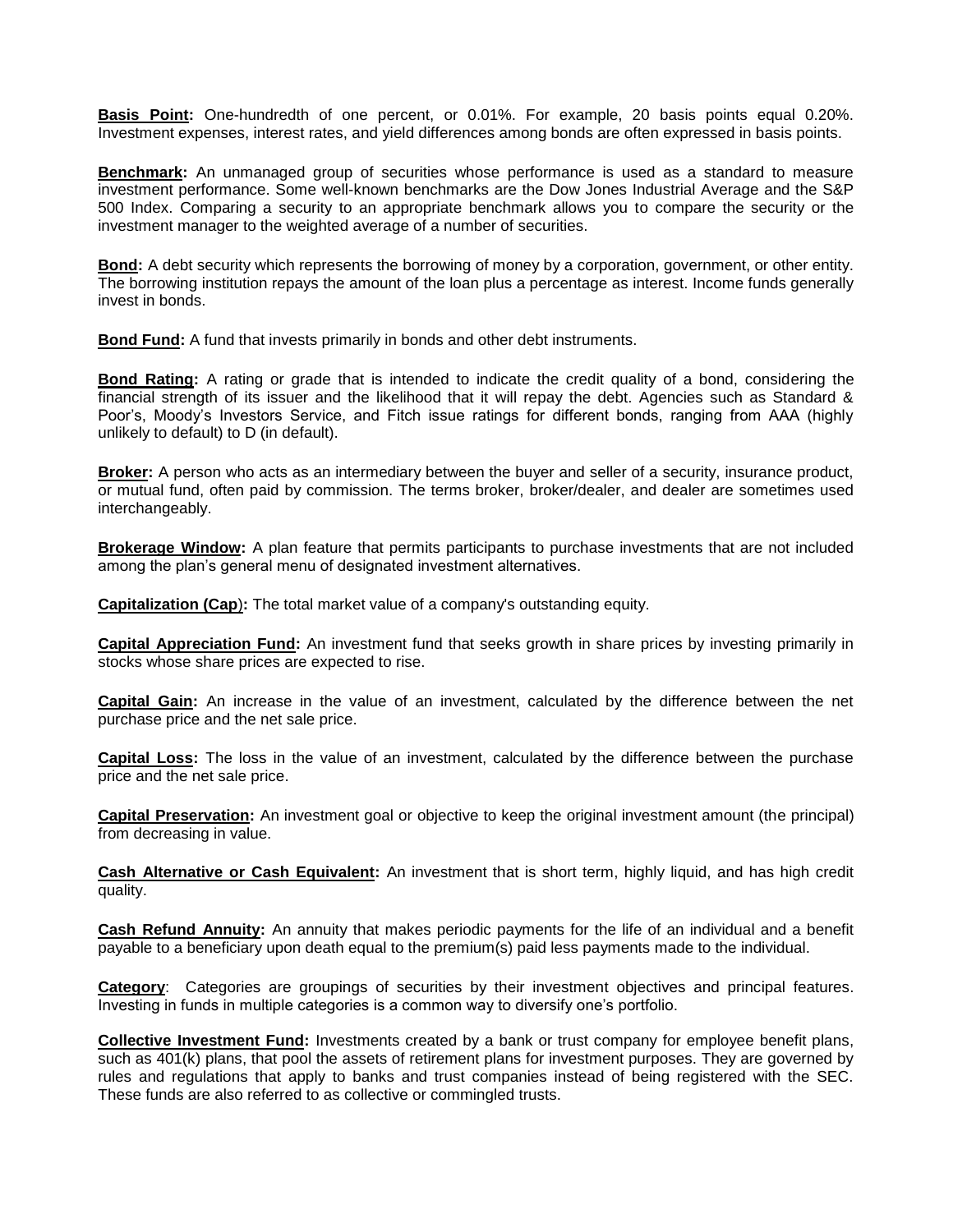**Commission:** Compensation paid to a broker or other salesperson for his or her role when investments are bought or sold.

**Common Stock:** An investment that represents a share of ownership in a corporation.

**Company Stock Fund:** A fund that invests primarily in employer securities that may also maintain a cash position for liquidity purposes.

**Competing Funds:** An investment fund that is identified by the investment manager of another fund and which is subject to special rules relating to an investor's ability to buy and sell investments between the two funds. See Equity Wash Restriction. A competing fund has the same goals and objectives as the other fund.

**Compounding:** The cumulative effect that reinvesting an investment's earnings can have by generating additional earnings of their own.

**Conservative:** An investment approach that accepts lower rewards in return for potentially lower risks.

**Corporate Bond:** A bond issued by a corporation, rather than by a government. The credit risk for a corporate bond is based on the re-payment ability of the company that issued the bond.

**Credit Risk:** The risk that a bond issuer will default, meaning not repay principal or interest to the investor as promised. Credit risk is also known as "default risk."

**Current Yield:** The current rate of return of an investment calculated by dividing its expected income payments by its current market price.

**Custodian:** A person or entity (e.g., bank, trust company, or other organization) responsible for holding financial assets.

**Deferred Annuity:** An annuity contract under which periodic income payments begin at a future date. See Annuity Commencement Date.

**Deferred Sales Charge**: Deferred sales charges (also referred to as a back end load) are levied when you sell an asset. These fees often incrementally decrease the longer the assets are held before redemption. The maximum fee and the rate at which the fee declines are outlined in the fund's prospectus.

**Deflation:** The opposite of inflation − a decline in the prices of goods and services.

**Depreciation:** A decrease in the value of an investment.

**Designated Investment Alternative:** The investment options picked by your plan into which participants can direct the investment of their plan accounts.

**Diversification:** The practice of investing in multiple asset classes and securities with different risk characteristics to reduce the risk of owning any single investment.

**Dividend:** Money an investment fund or company pays to its stockholders, typically from profits. The amount is usually expressed on a per-share basis.

**Dow Jones Industrial Average (Dow or DJIA):** A widely followed price-weighted index of 30 of the largest, most widely held U.S. stocks.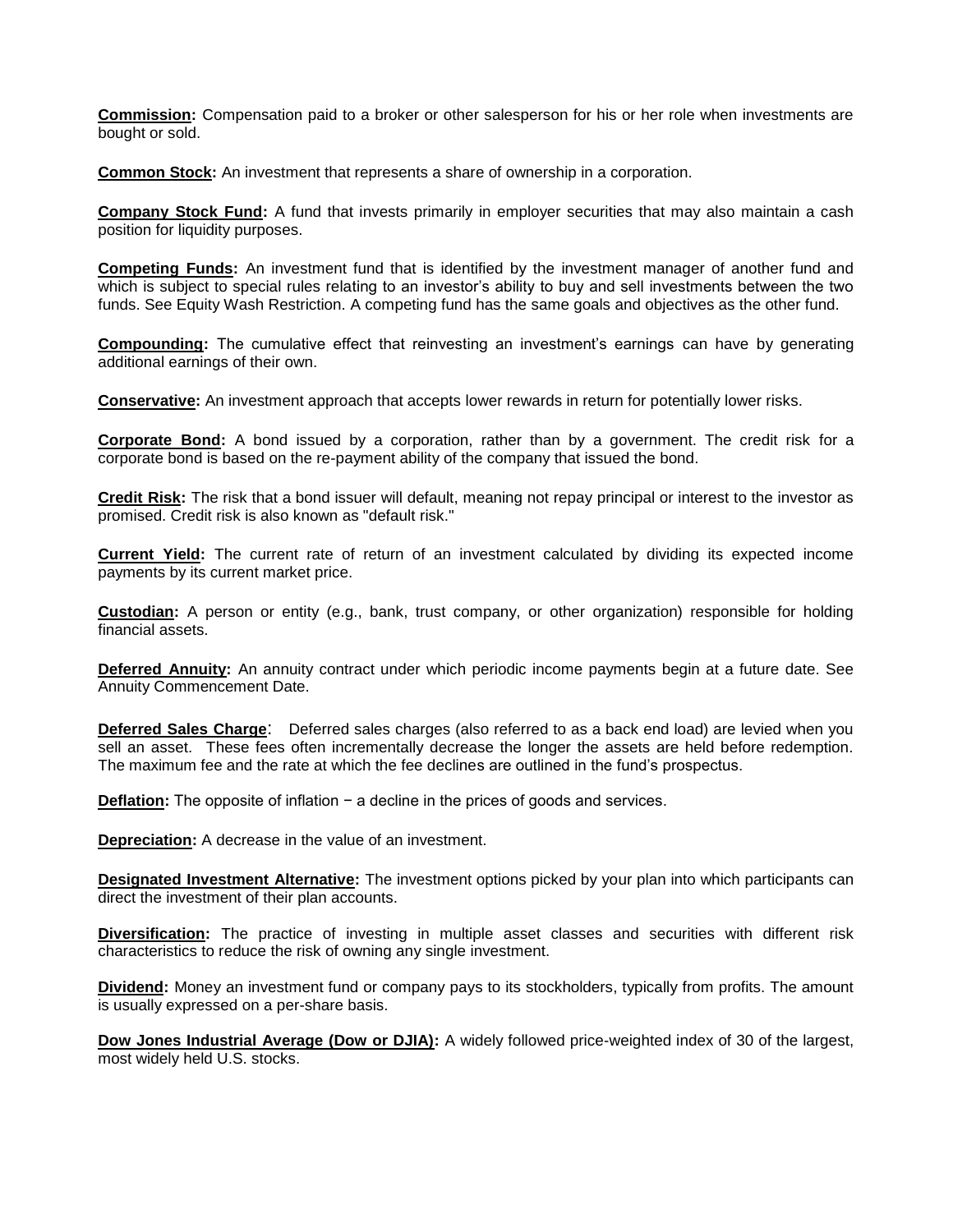**Emerging Market:** Generally, economies that are in the process of growth and industrialization, such as in Africa, Asia, Eastern Europe, the Far East, Latin America, and the Middle East which, while relatively undeveloped, may hold significant growth potential in the future. Investing in these economies may provide significant rewards, but have significant risks. May also be called developing markets.

**Emerging Market Fund:** A fund that invests primarily in emerging market countries.

**Employer Securities**: Securities issued by an employer of employees covered by a retirement plan that may be used as a plan investment option.

**Equity/Equities:** A security or investment representing ownership in a corporation, unlike a bond, which represents a loan to a borrower. Often used interchangeably with "stock."

**Equity Fund:** A fund that invests primarily in equities.

**Equity Wash Restriction:** A provision in certain stable value or fixed income products under which transfers made from the stable value or fixed income product are required to be directed to an equity fund or other non-competing investment option of the plan for a stated period of time (usually 90 days) before those funds may be invested in any other plan-provided competing fixed income fund (such as a money market fund).

**Excessive Trading:** Excessive trading restrictions exist to prevent investors from attempting to time the market. Many mutual funds are structured for longer-term investment, so excessive trading can actually affect the asset mix of that investment, as some underlying investments cannot be sold easily.

**Exchange Traded Fund (ETF):** An investment company, such as a mutual fund, whose shares are traded throughout the day on stock exchanges at market-determined prices.

**Expense Ratio:** A measure of what it costs to operate an investment, expressed as a percentage of its assets or in basis points. These are costs the investor pays through a reduction in the investment's rate of return. See Operating Expenses and Total Annual Operating Expenses.

**Expense Summary:** The expense summary outlines all of the fees you may be charged for that investment.

**Federal Deposit Insurance Corporation (FDIC):** A federal agency that insures money on deposit in member banks and thrift institutions.

**Financial Industry Regulatory Authority (FINRA):** A self-regulatory organization for brokerage firms doing business in the United States. FINRA operates under the supervision of the SEC. The organization's objectives are to protect investors and ensure market integrity.

**Financial Statements:** The written record of the financial status of a fund or company usually published in the annual report. The financial statements generally include a balance sheet, income statement, and other financial statements and disclosures.

**Fixed Annuity:** An annuity contract in which the insurance company makes fixed or guaranteed payments to an individual for the term of the contract.

**Fixed Income Fund:** A fund that invests primarily in bonds and other fixed-income securities, often to provide shareholders with current income.

**Fixed Return Investment:** An investment that provides a specific rate of return to the investor.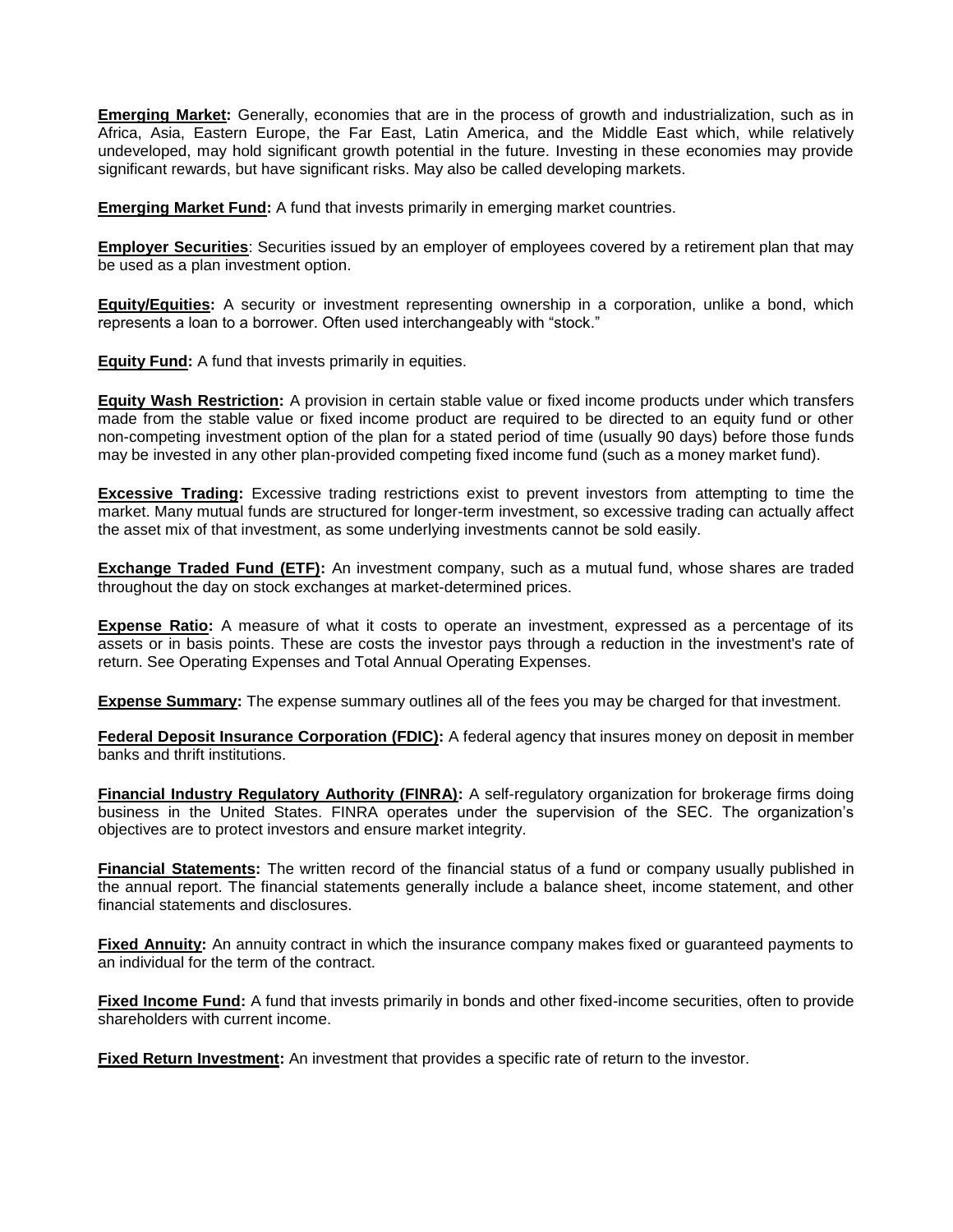**Fund Family:** A group or "complex" of mutual funds, each typically with its own investment objective, and managed and distributed by the same company. A Fund Family also could refer to a group of collective investment funds or a group of separate accounts managed and distributed by the same company.

**Fund of Funds:** A mutual fund, collective investment fund or other pooled investment that invests primarily in other mutual funds, collective investment funds or pooled investments rather than investing directly in individual securities (such as stocks, bonds or money market securities).

**Fund Type:** The fund type is the overall structure of the investment. Fund types include equity, bond, guaranteed investment contracts, stable value, and fixed return.

**Glide Path:** The change over time in a target date fund's asset allocation mix to shift from a focus on growth to a focus on income.

**Global Fund:** A fund that invests primarily in securities anywhere in the world, including the United States.

**Government Securities:** Any debt obligation issued by a government or its agencies (e.g., Treasury Bills issued by the United States).

**Group Annuity Contract:** An annuity contract entered into between an insurance company and an owner for the benefit of a designated group, such as retirement plan participants.

**Growth Fund:** A fund that invests primarily in the stocks of companies with above-average risk in return for potentially above-average gains. These companies often pay small or no dividends and their stock prices tend to have the most ups and downs from day to day.

**Growth and Income Fund:** A fund that has a dual strategy of growth or capital appreciation and current income generation through dividends or interest payments.

**Guaranteed Interest Account:** An account within a fixed annuity or a variable annuity that is guaranteed by the insurance company to earn at least a minimum rate of interest while invested in the contract.

**Guaranteed Investment Contract:** A contract issued by an insurance company that guarantees a specific rate of return on an investment over a certain time period.

**Guaranteed Lifetime Withdrawal Benefit or Guaranteed Minimum Withdrawal Benefit:** A feature that may be offered under an annuity contract in which the insurance company promises an individual may withdraw a specified amount from an account, even if the account balance is reduced to zero: (1) for the life of the individual, or the joint lives of two individuals (e.g., the individual and spouse); or (2) for a specified period of time.

**Immediate Annuity:** An annuity contract under which periodic income payments begin within 12 months of purchase.

**Inception Date:** The date that a fund began operations.

**Income Fund:** A fund that primarily seeks current income rather than capital appreciation.

**Index:** A benchmark against which to evaluate a fund's performance. The most common indexes for stock funds are the Dow Jones Industrial Average and the Standard & Poor's 500 Index.

**Index Fund:** An investment fund that seeks to parallel the performance of a particular stock market or bond market index. Index funds are often referred to as passively managed investments.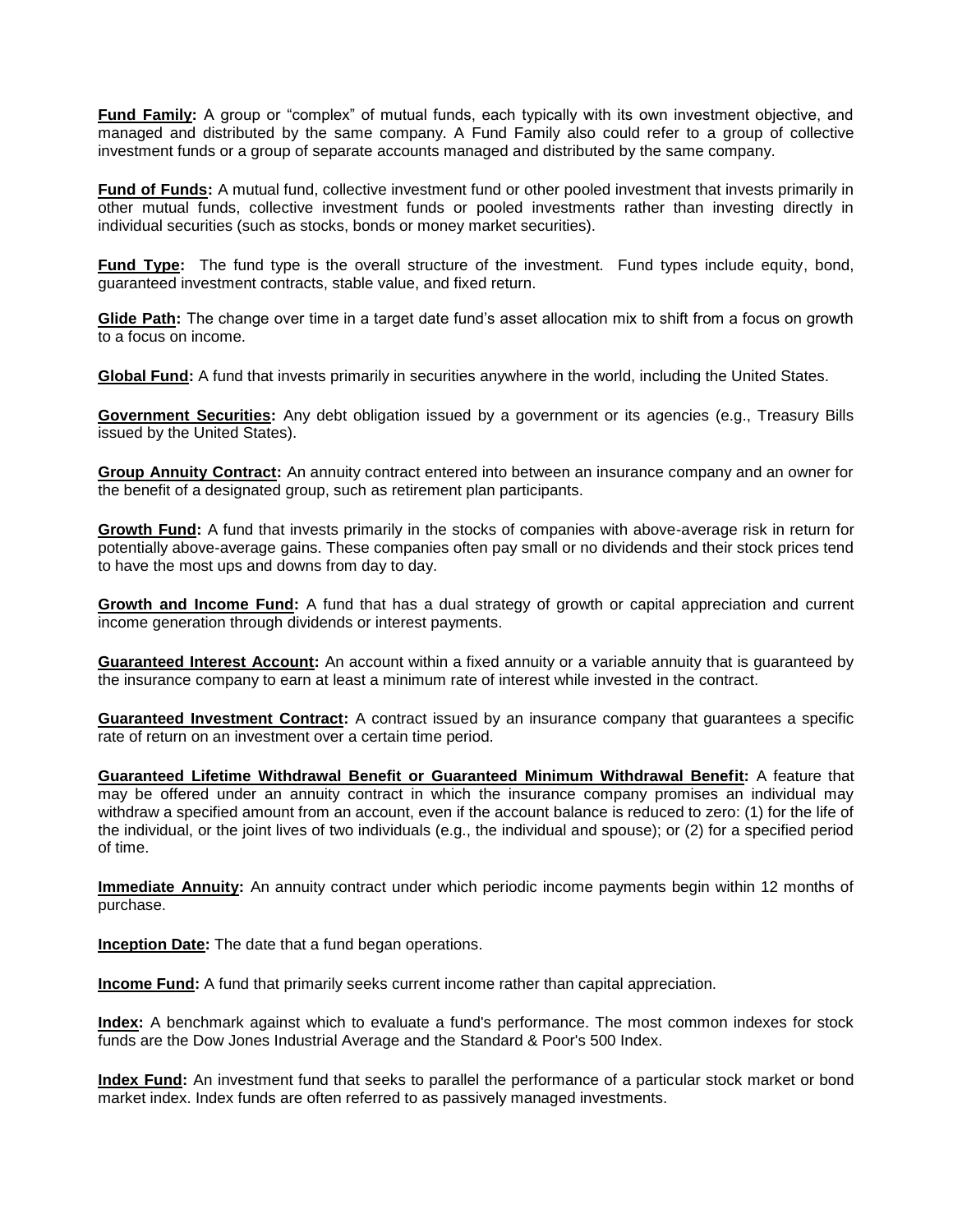**Individual Annuity Contract:** An annuity contract generally entered into between an insurance company and a person or persons.

**Inflation:** The overall general upward price movement of goods and services in an economy. Inflation is one of the major risks to investors over the long term because it erodes the purchasing power of their savings.

**Interest/Interest Rate:** The fee charged by a lender to a borrower, usually expressed as an annual percentage of the principal. For example, someone investing in bonds will receive interest payments from the bond's issuer.

**Interest Rate Risk:** The possibility that a bond's or bond fund's market value will decrease due to rising interest rates. When interest rates (and bond yields) go up, bond prices usually go down and vice versa.

**International Fund:** A fund that invests primarily in the securities of companies located, or with revenues derived from, outside of the United States.

**Investment Adviser:** A person or organization hired by an investment fund or an individual to give professional advice on investments and asset management practices.

**Investment Company:** A corporation or trust that invests pooled shareholder dollars in securities appropriate to the organization's objective. The most common type of investment company, commonly called a mutual fund, stands ready to buy back its shares at their current net asset value.

**Investment Objective:** The goal that an investment fund or investor seeks to achieve (e.g., growth or income).

**Investment Return:** The gain or loss on an investment over a certain period, expressed as a percentage. Income and capital gains or losses are included in calculating the investment return.

**Investment Risk**: The possibility of losing some or all of the amounts invested or not gaining value in an investment.

**Joint and Last Survivor Annuity:** An annuity that provides periodic payments for the joint lives of two individuals with benefits payable upon the death of one individual to the surviving individual at, for example, 50%, 75% or 100% of the original payment amount depending upon the terms of the contract.

**Large Capitalization (Cap):** A reference to either a large company stock or an investment fund that invests in the stocks of large companies.

**Large Cap Fund:** A fund that invests primarily in large cap stocks.

**Large Cap Stocks:** Stocks of companies with a large market capitalization. Large caps tend to be well-established companies, so their stocks typically entail less risk than smaller caps, but large-caps also offer less potential for dramatic growth.

**Life Annuity:** An annuity that makes periodic payments only for the life of one individual. Also known as "single life annuity."

**Lifecycle Fund:** A fund designed to provide varying degrees of long-term appreciation and capital preservation based on an investor's age or target retirement date through a mix of asset classes. The mix changes over time to become less focused on growth and more focused on income. Also known as "target date retirement" or "age-based" funds.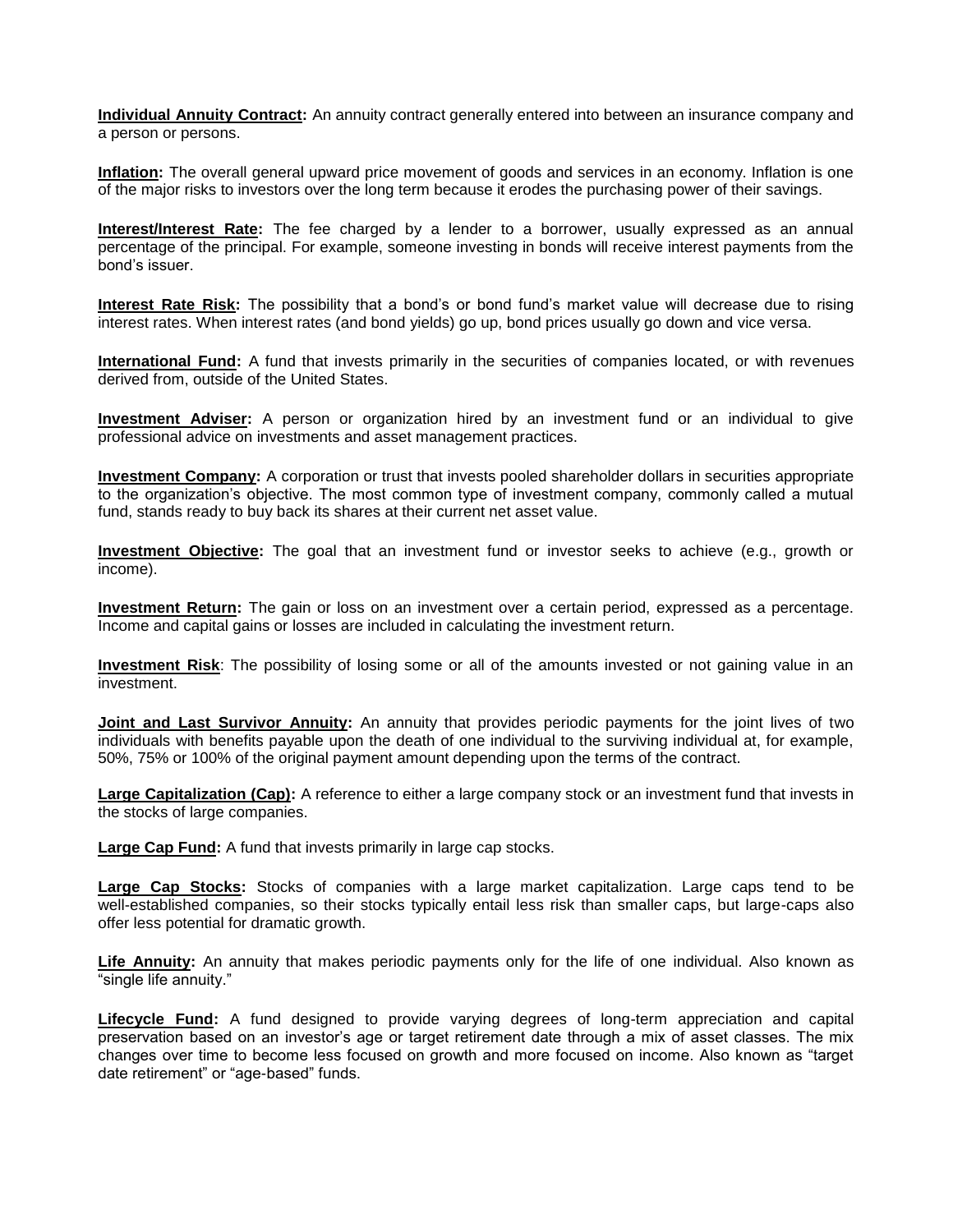**Lifestyle Fund:** A fund that maintains a predetermined risk level and generally uses words such as "conservative," "moderate," or "aggressive" in its name to indicate the fund's risk level. Used interchangeably with "target risk fund."

**Lipper:** A leading mutual fund research and tracking firm. Lipper categorizes funds by objective and size, and then ranks fund performance within those categories.

**Liquidity:** The ease with which an investment can be converted into cash. If a security is very liquid, it can be bought or sold easily. If a security is not liquid, it may take additional time and/or a lower price to sell it.

**Longevity Risk:** The risk that you will live longer than expected with the potential result that you run out of money before you die.

**MSCI EAFE Index:** An index known by an acronym for the Europe, Australasia, and Far East markets produced by Morgan Stanley Capital International (MSCI). Markets are represented in the index according to their approximate share of world market capitalization. The index is a widely used benchmark for managers of international stock fund portfolios.

**MSCI World Index:** An index of major world stock markets, including the United States. The index is a widely used benchmark for managers of global stock fund portfolios.

**Management Fee:** A fee or charge paid to an investment manager for its services.

**Market Capitalization or Market Cap:** The market value of a company. Market capitalization can be determined by multiplying the number of outstanding shares of a company's stock by the stock's current market price per share.

**Market Risk:** The possibility that the value of an investment will fall because of a general decline in the financial markets.

**Maturity Date:** The date on which the principal amount of a loan, bond, or any other debt becomes due and is to be paid in full.

**Mid-Capitalization (Cap):** A reference to either a medium sized company stock or an investment fund that invests in the stocks of medium-sized companies.

**Mid Cap Fund:** A fund that invests primarily in mid-cap stocks.

**Mid Cap Stocks:** Stocks of companies with a medium market capitalization. Mid-caps are often considered to offer more growth potential than larger caps (but less than small caps) and less risk than small caps (but more than large caps).

**Money Market Fund:** A mutual fund that invests in short-term, high-grade fixed-income securities, and seeks the highest level of income consistent with preservation of capital (i.e., maintaining a stable share price).

**Morningstar:** A leading mutual fund research and tracking firm. Morningstar categorizes funds by objective and size, and then ranks fund performance within those categories.

**Mutual Fund:** An investment company registered with the SEC that buys a portfolio of securities selected by a professional investment adviser to meet a specified financial goal (investment objective). Mutual funds can have actively managed portfolios, where a professional investment adviser creates a unique mix of investments to meet a particular investment objective, or passively managed portfolios, in which the adviser seeks to parallel the performance of a selected benchmark or index.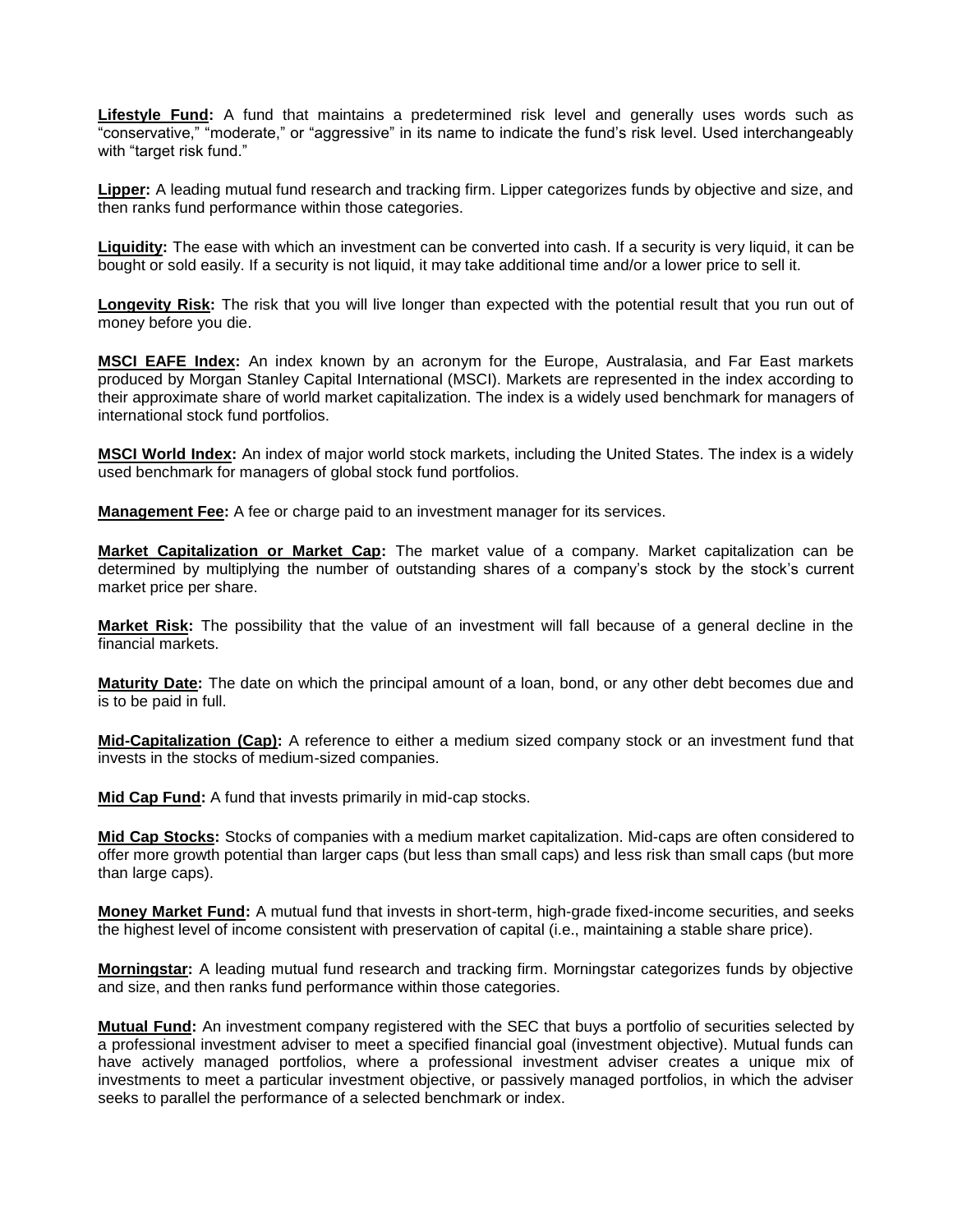**NASDAQ:** The National Association of Securities Dealers Automated Quotation, also called the "electronic stock market." The NASDAQ composite index measures the performance of more than 5,000 U.S. and non-U.S. companies traded "over the counter" through NASDAQ.

**Net Asset Value (NAV):** The net dollar value of a single investment fund share or unit that is calculated by the fund on a daily basis.

**New York Stock Exchange (NYSE):** The oldest and largest stock exchange in the United States, founded in 1792.

**No-Load Fund:** A mutual fund whose shares are sold without a sales commission and which does not charge a combined 12b-1 fee and service fee of more than 25 basis points or 0.25% per year.

**Operating Expenses:** The expenses associated with running or operating an investment fund. Operating expenses may include custody fees, management fees, and transfer agent fees. See Expense Ratio and Total Annual Operating Expenses.

**Passive Management:** The process or approach to operating or managing a fund in a passive or non-active manner, typically with the goal of mirroring an index. These funds are often referred to as index funds and differ from investment funds that are actively managed.

**Period Certain:** A payment feature that may be available in an annuity contract which guarantees periodic payments for no less than a set period of time. For example, in a life annuity, periodic payments would be made for the longer of either: (1) the guaranteed period, to the individual or a beneficiary, or (2) the life of the individual.

**Portfolio:** A collection of investments such as stocks and bonds that are owned by an individual, organization, or investment fund.

**Portfolio Manager:** The individual, team or firm who makes the investment decisions for an investment fund, including the selection of the individual investments.

**Portfolio Turnover Rate:** A measure of how frequently investments are bought and sold within an investment fund during a year. The portfolio turnover rate is usually expressed as a percentage of the total value of an investment fund.

**Principal:** The original dollar amount of an investment. Principal may also be used to refer to the face value or original amount of a bond.

**Prospectus:** The official document that describes certain investments, such as mutual funds, to prospective investors. The prospectus contains information required by the SEC, such as investment objectives and policies, risks, services, and fees.

**Prospectus Gross Expense Ratio:** Sometimes referred to as before reimbursement expense ratio and is the percentage of a fund's average net assets that are used to cover the annual operating expenses of managing the fund before any reimbursements are made.

**Prospectus Net Expense Ratio**: The percentage of a fund's average net assets used to cover the annual operating expenses of managing the fund after reimbursements are made, i.e. what is actually deducted from the investment.

**Rate of Return:** The gain or loss on an investment over a period of time. The rate of return is typically reported on an annual basis and expressed as a percentage.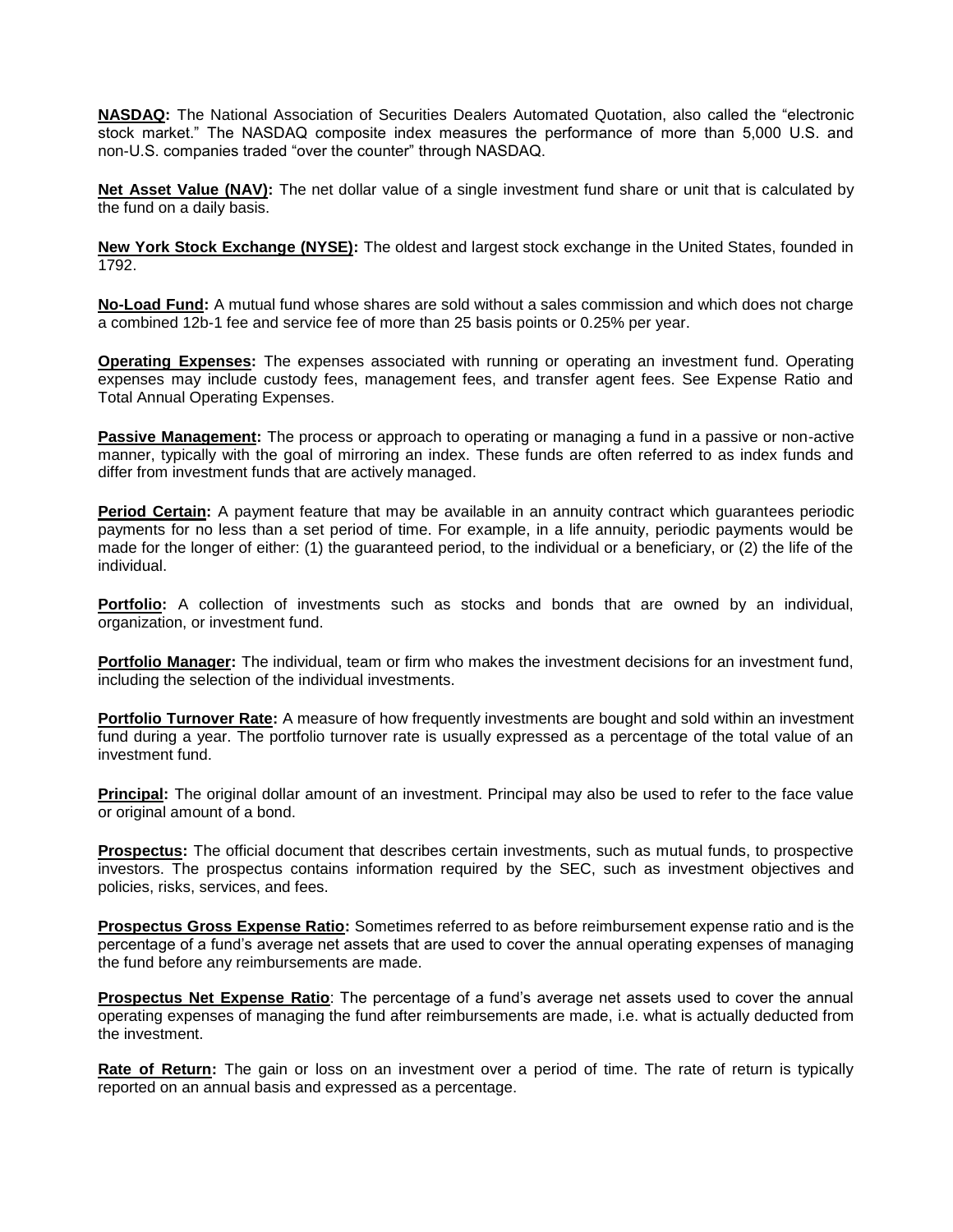**Real Rate of Return:** The rate of return on an investment adjusted for inflation.

**Rebalance:** The process of moving money from one type of investment to another to maintain a desired asset allocation.

**Redemption:** To sell fund shares back to the fund. Redemption can also be used to mean the repayment of a bond on or before the agreed upon pay-off date.

**Redemption Fee:** A fee, generally charged by a mutual fund, to discourage certain trading practices by investors, such as short-term or excessive trading. If a redemption fee is charged it is done when the investment is redeemed or sold.

**Return:** The gain or loss on an investment. A positive return indicates a gain, and a negative return indicates a loss.

**Risk:** The potential for investors to lose some or all the amounts invested or to fail to achieve their investment objectives.

**Risk Tolerance:** An investor's ability and willingness to lose some or all of an investment in exchange for greater potential returns.

**Round Trip Restriction:** A policy that limits the number of times an investor can exchange into and out of a fund within a given time frame. This is intended to discourage frequent trading that increases the costs to all the fund's investors.

**Russell Indexes:** A group of indexes that are widely used to benchmark investment performance. The most common Russell index is the Russell 2000 Index, an index of U.S. small-cap stocks, which measures the performance of the 2,000 smallest U.S. companies in the Russell 3000 Index.

**Sales Charge:** Often referred to as a front end load, this sales charge reduces the amount of the investment and is paid to the fund broker.

**Sector Fund:** A fund that invests in a particular or specialized segment of the marketplace, such as stocks of companies in the software, healthcare, or real estate industries.

**Securities and Exchange Commission (SEC):** Government agency created by Congress in 1934 to regulate the securities industry and to help protect investors. The SEC is responsible for ensuring that the securities markets operate fairly and honestly.

**Security:** A general term for stocks, bonds, mutual funds, and other investments.

**Share:** A representation of ownership in a company or investment fund.

**Share Class:** Some investment funds and companies offer more than one type or group of shares, each of which is considered a class (e.g., "Class A," "Advisor" or "Institutional" shares). For most investment funds each class has different fees and expenses but all of the classes invest in the same pool of securities and share the same investment objectives.

**Shareholder:** An owner of shares in an investment fund or corporation.

**Shareholder-Type Fees:** Any fee charged against your investment for purchase and sale, other than the total annual operating expenses.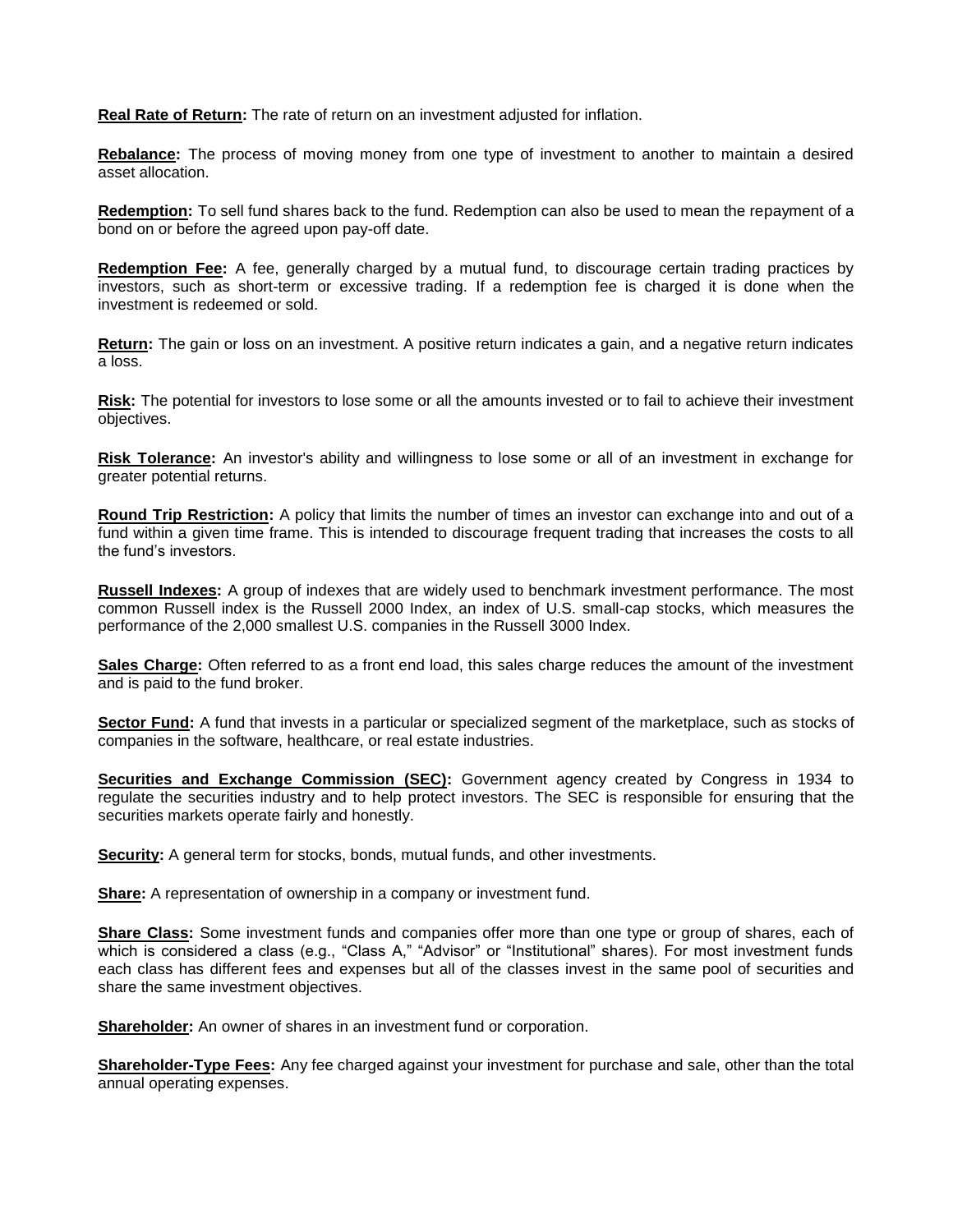**Small Capitalization (Cap):** A reference to either a small company stock or an investment fund that invests in the stocks of small companies.

**Small Cap Fund:** A fund that invests primarily in small-cap stocks.

**Small Cap Stocks:** Stocks of companies with a smaller market capitalization. Small caps are often considered to offer more growth potential than large caps and mid caps but with more risk.

**Stable Value Fund:** An investment fund that seeks to preserve principal, provide consistent returns and liquidity. Stable value funds include collective investment funds sponsored by banks or trust companies or contracts issued by insurance companies.

**Standard & Poor's 500 Stock Index (S&P 500):** An index comprised of 500 widely held common stocks considered to be representative of the U.S. stock market in general. The S&P 500 is often used as a benchmark for equity fund performance.

**Stock:** A security that represents an ownership interest in a corporation.

**Stock Fund:** A fund that invests primarily in stocks.

**Stock Symbol:** An abbreviation using letters and numbers assigned to securities to identify them. Also see Ticker Symbol.

**Summary Prospectus:** A short-form prospectus that mutual funds generally may use with investors if they make the long-form prospectus and additional information available online or on paper upon request.

**Target Date Fund:** A fund designed to provide varying degrees of long-term appreciation and capital preservation based on an investor's age or target retirement date through a mix of asset classes. The mix changes over time to become less focused on growth and more focused on income. Also known as a "lifecycle fund."

**Target Risk Fund:** A fund that maintains a predetermined asset mix and generally uses words such as "conservative," "moderate," or "aggressive" in its name to indicate the fund's risk level. Often used interchangeably with "lifestyle fund."

**Ticker Symbol:** An abbreviation using letters and numbers assigned to securities and indexes to identify them. Also see Stock Symbol.

**Time Horizon:** The amount of time that an investor expects to hold an investment before taking money out.

**Total Annual Operating Expenses:** A measure of what it costs to operate an investment, expressed as a percentage of its assets, as a dollar amount, or in basis points. These are costs the investor pays through a reduction in the investment's rate of return. See Expense Ratio and Operating Expenses.

**Trustee:** A person or entity (e.g., bank, trust company, or other organization) that is responsible for the holding and safekeeping of trust assets. A trustee may also have other duties such as investment management. A trustee that is a "directed trustee" is responsible for the safekeeping of trust assets but has no discretionary investment management duties or authority over the assets.

**Turnover Ratio**: The turnover ratio is the percentage of the underlying investments that have been replaced in a given year. This ratio is used to help gauge how actively the mutual fund is managed.

**Unit:** A representation of ownership in an investment that does not issue shares. Most collective investment funds are divided into units instead of shares. See Share.